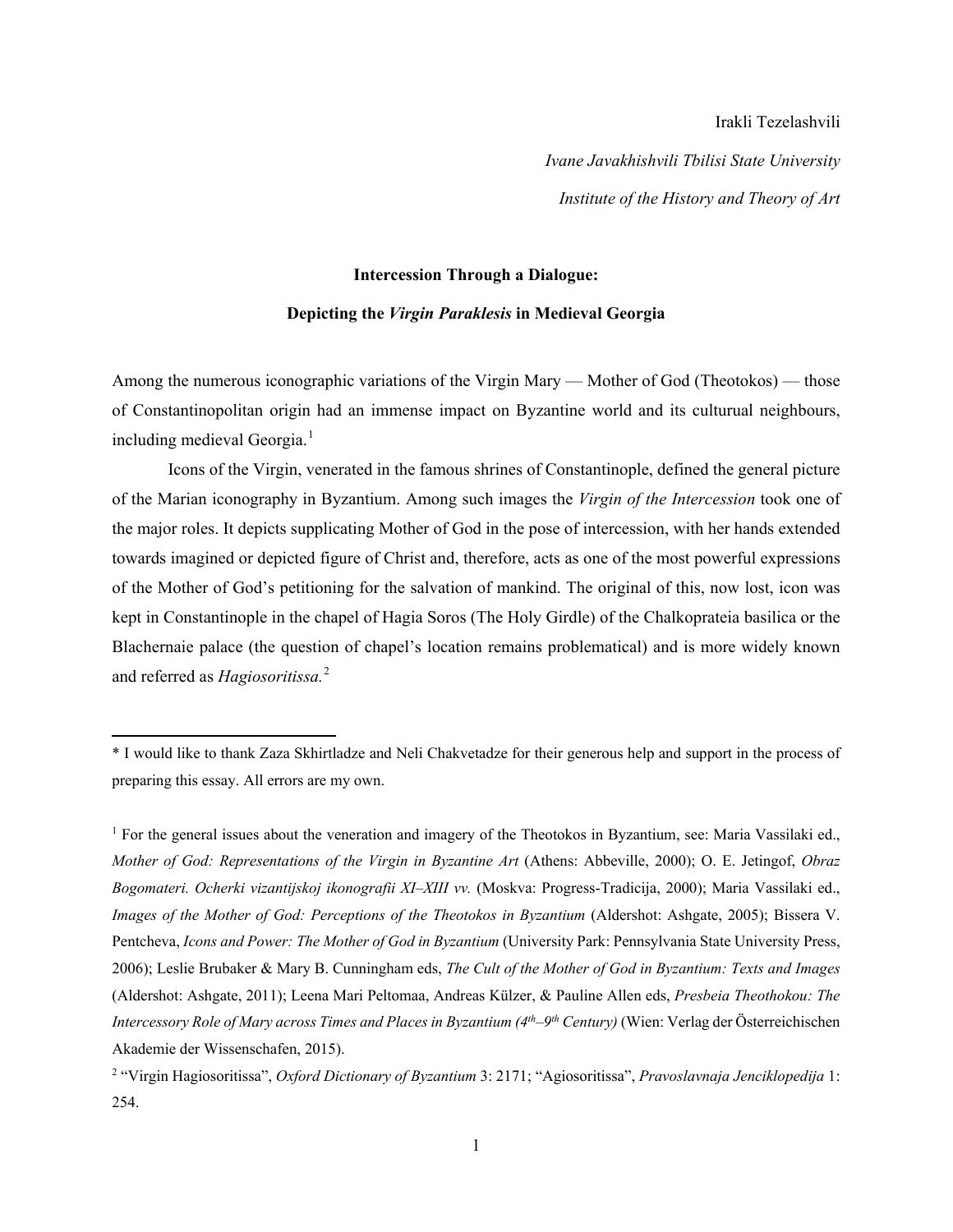Popularity and widespreadness of the iconography of Hagiosoritissa both in monumental painting and in minor arts of the Byzantine world stimulated an appearance of the other variations of this type. Among such variations the theme of *Virgin Paraklesis* (Intercessor) acted as one of the innovations from the middle Byzantine period. A Paraklesis was, in fact, a more elaborate variation — it depicts the Virgin of the intercession with an unrolled scroll in one of her hands.<sup>[3](#page-1-0)</sup> This scroll contains the customary text of her petition, addressed to Christ for the salvation of mankind, with the answers from Christ, thus forming the dialogue, however, some other variations of the text did also exist (including petitioning for the donor). There is no general evidence that this iconographic type derived from a Constantinopolitan original icon and, therefore, it is considered to be an amplified version of Hagiosoritissa. The type of the Virgin Paraklesis became extremely popular from the  $12<sup>th</sup>$  century in the church decoration programmes and in minor arts of the Byzantine world.<sup>[4](#page-1-1)</sup>

Georgia, as the easternmost neighbour of the Byzantine world, naturally embraced the cult of the Virgin Mary after the Christianization. Moreover, consideration of the country as a special place, destined for the unfulfilled missionary deed of the Virgin Mary, did find a place in the local narration of the conversion and formed a significant part in the country's ideological self-reflection afterwards. [5](#page-1-2) The local adoption of Marian iconography happened gradually, however by the  $10<sup>th</sup>$  century, most of the iconographic variations of the Virgin were already present in all mediums of medieval Georgian art.<sup>[6](#page-1-3)</sup>

<span id="page-1-0"></span><sup>3</sup> "Virgin Paraklesis", *Oxford Dictionary of Byzantium* 3: 2177; "Paraklisis", *Pravoslavnaja Jenciklopedija* 54: 557‒ 8 (with previous bibliography); Ivan M. Djordjević, Miodrag Marković, "On the Dialogue Relationship Between the Virgin and Christ in East Christian Art", *Zograf* 28 (2000/01), 13‒48.

<span id="page-1-1"></span><sup>4</sup> Ivan M. Djordjević, Miodrag Marković, "On the Dialogue Relationship Between the Virgin and Christ in East Christian Art", 13‒48; V. D. Sarabjanov, *Spaso-Preobrazhenskij sobor Mirozhskogo monastyrja* (Moskva: Severnyj Palomnik, 2010), 188, 190, Ill. 165‒6; Annemarie Weyl Carr, Andréas Nicolaïdès eds*, Asinou across Time: Studies in the Architecture and Murals of the Panagia Phorbiotissa, Cyprus* [Dumbarton Oaks Studies XLIII] (Washington DC: Harvard University Press, 2012), 85–8, 155–7ff.

<span id="page-1-2"></span><sup>5</sup> For a general overview of the veneration of the Theotokos in Medieval Georgia, see several articles from the materials of the conference "The Veneration of the Virgin Mary in the Orthodox Church", published in *Logos* 8 (2014) and Edisher Chelidze, *Martlmadidebuli khat'i* (Tbilisi, 2020), 311–80 (both should be read with caution).

<span id="page-1-3"></span><sup>6</sup> For the Marian imagery in medieval Georgia, see: Zaza Skhirtladze, "Apocryphal Cycle of the Virgin in Medieval Georgian Murals. Preliminary Observations", in Ivan Stevović ed., *ΣΥΜΜΕΙΚΤΑ. Collection of Papers Dedicated to the 40th Anniversary of the Institute for Art History, Faculty of Philosophy, University of Belgrade* (Belgrade, 2012), 103‒18; Mariam Didebulidze, "ghmrtismshoblis gamosakhvis t'raditsia shua sauk'uneebis kartul khelovnebashi", *Logos* 8 (2014), 224-32; Nina Chichinadze, *Khat': k'ult'i da khelovneba (kartuli khat'ts'eris ist'oriidan)*  [modernulobis ist'oria da teoria 5] (Tbilisi: Ilia State University Press, 2014), 100–11ff; Nana Burchuladze, *kartuli khat'ebi* (Tbilisi: Karchkhadze Publishing, 2016), 63-109.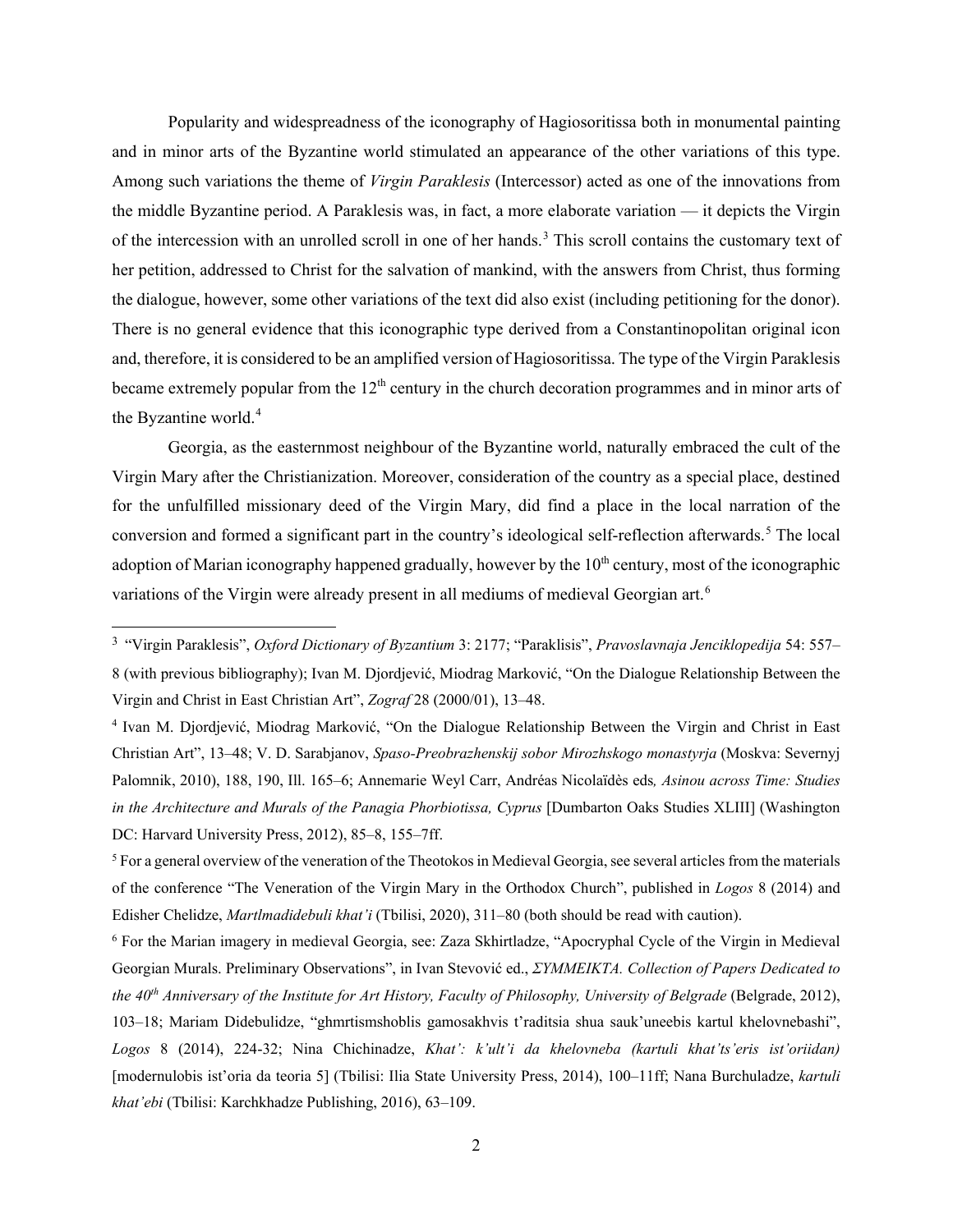The quintessence of this adoption is the hexaptych in the monastery of St Catherine in Sinai, which was painted by local Georgian intellectual and painter, Hieromonk Iovane (John) Tokhabi (late 11<sup>th</sup>—early 12<sup>th</sup> century). The upper part of the main wing of this hexaptych contains icon-like depictions of all the major venerated Marian icons of Constantinople.<sup>[7](#page-2-0)</sup> This phenomenon leads to the conclusion that most iconographic types of Virgin Mary were meticulously copied, labeled, and understood in the artistic tradition of medieval Georgia. Naturally, the active cultural contacts of Georgia with the Byzantine world led to the appearance of all the metropolitan images of the Virgin in local tradition, and it may not be surprising to find images of the Virgin Paraklesis, which undoubtfully had a Constantinopolitan origin, in the monumental painting and minor arts of medieval Georgia.

Remarkably, a little has been written about the features of the Paraklesis in Georgian artistic tradition. In this essay, I will try to collect all the known examples of this iconographic type from medieval Georgia and discuss them in the frame of a general picture of the Byzantine Marian imagery in connection with the local attitudes and traditions.

Earliest securely dated example of Virgin Parklesis was preserved in the principal church of the Oshki monastery (nowadays Turkey) — the magnificent church of St John the Baptist. Constructed in 963– 76 at an enormous expense, it was a major royal foundation and an ambitious project of two ruling brothers from Tao branch of Bagrationi dynasty — Bagrat IV Eristavteristavi and David III Magistros (future King of Tao and Kuropalates).<sup>[8](#page-2-1)</sup>

The image of Paraklesis was preserved on the octagonal sculpted column in the southern-western open gallery (a type of narthex?) of the church; it was included in the relief scene of the Deesis, which occupied an upper section the western side of the column (Fig. 1). [9](#page-2-2) Some parts of the column including the

<span id="page-2-0"></span><sup>7</sup> Zaza Skhirtladze, *Sinas mtis ekvsk'aredi khat'i. lit'urgik'uli k'alendari bizant'iur da kartul sakhvit t'raditsiashi* (Tbilisi: Tbilisi State University Press, 2020) (forthcoming).

<span id="page-2-1"></span><sup>8</sup> There is an enormous amount of literature about the Oshki complex; for the latest information, see Zaza Skhirtladze, "The Oldest Murals at Oshki Church: Byzantine Church Decoration and Georgian Art", *Eastern Christian Art* 7  $(2010)$ , 97–133 (with the most of the earlier bibliography).

<span id="page-2-2"></span><sup>9</sup> For the description and analysis of the pillar's iconographic program, see: Ekvtime Takaishvili, *Arheologicheskaja jekspedicija v juzhnye provincii Gruzii* (Tbilisi, 1952), 51‒3 reprinted in idem, *Collected Works* 1 (Tbilisi: Artanuji, 2017), 184‒7; David Winfield, "Some Early Medieval Figure Sculpture from North-East Turkey", *Journal of the Warburg and Courtauld Institutes* XXXI (1968), 45–57; Wachtang Djobadze, "Four Deesis Themes in the Church of Oški", *Oriens Christianus* 72 (1988), 168‒82 reprinted in idem, *Oshkis tadzari* (Tbilisi: Metsniereba, 1991), 54‒66; idem, *Early Medieval Georgian Monasteries in Historic Tao, Klarjet'i, and Šavšet'i* [Forschungen zur Kunstgeschichte und christlichen Archaologie 17] (Stuttgart: Franz Steiner Verlag, 1992), 105‒9; Natela Aladashvili, "Vosmigrannaja kolonna v juzhnoj galeree Oshkskogo hrama", *Ars Georgica* 10-A (1991), 69‒81; Leila Khuskivadze,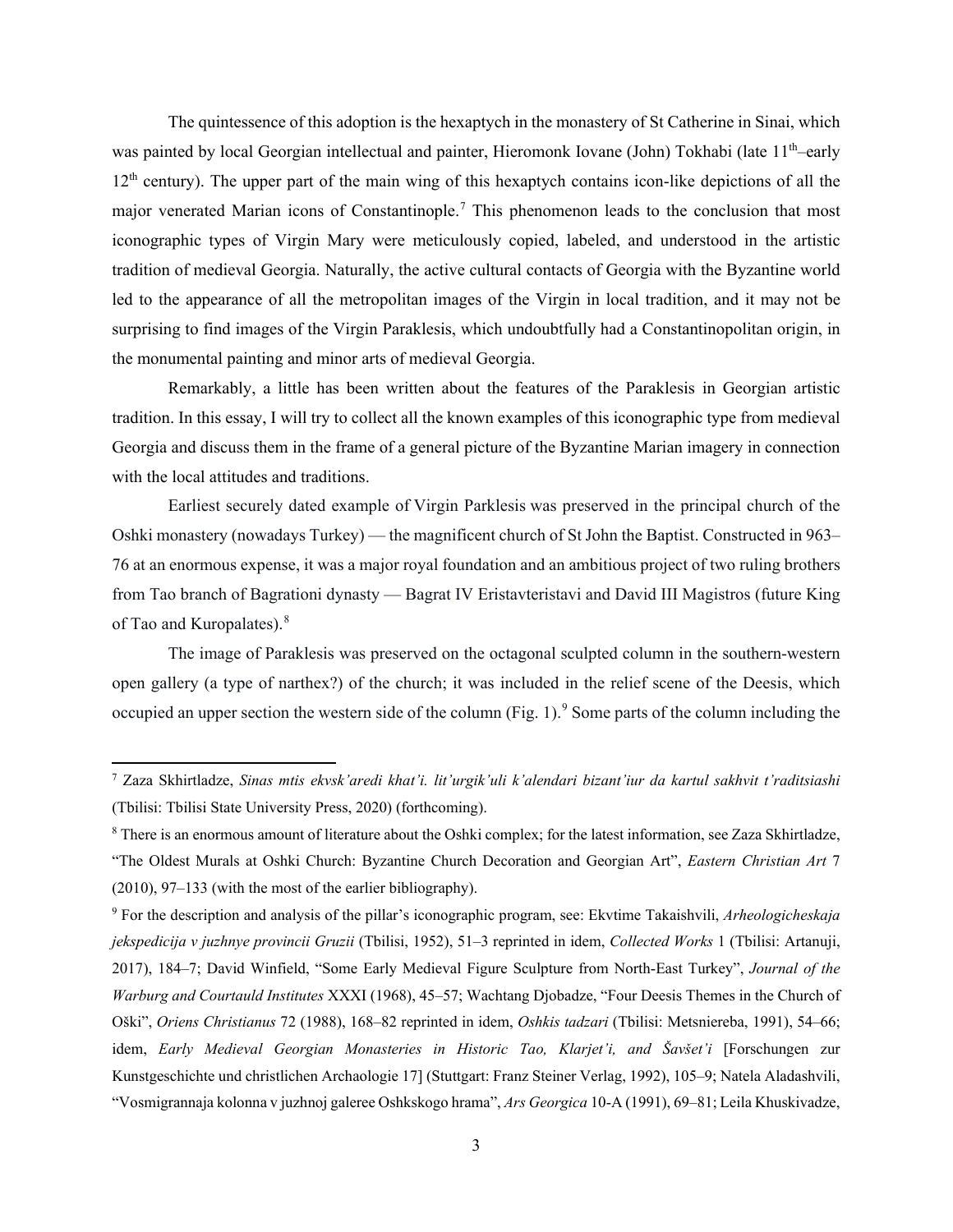Deesis scene and an orans figure of St Nino were lost in Autumn 2000, when an unknown person deliberately destroyed or stole these sculptures, thus leaving the pillar damaged and decapitated. The sculpted Deesis represented a typical trimorphon with a central figure of Christ with interceding Virgin and St John the Baptist by his side, but it also included some unusual features, most intriguing of which was the unrolled narrow scroll in the right hand of the Virgin, which resembled the same-type scroll in the left hand of Christ (it is interesting to note that Christ did not hold the open codex). The inscriptions on the scrolls were already illegible to read in 1917 when Ekvtime Takaishvili visited and examined the monument; he only found some traces of the red ink<sup>[10](#page-3-0)</sup> and it seems, that both scrolls must have contained inscriptions in Asomtavruli script, which were written in the red ink. Moreover, a small figure of the donor — Grigol of Oshki ("Oshkeli") — was placed right under this scene and his petitions for the salvation was documented by side his figure in an inscription in red ink, read by Takaishvili: "Christ have mercy on thy servant Grigol". Thus, the scene of a Deesis and an image of the donor/master-builder formed a united composition.

This composition of the Deesis acted as the main scene of the highly sophisticated program of the octagonal column: eschatological, triumphal, and paradisiacal connotations of this program are evident.<sup>[11](#page-3-1)</sup> Therefore, it seems intriguing to consider, what was the meaning of depicting the unrolled scroll in the Virgin's hand. The Deesis per se has a strong eschatological function and therefore, a scroll must have furtherly stressed the intercession role of the petition for salvation. Now lost inscription would have made the function of the scroll clearer in this context. The scroll of the Virgin could have acted as a medium for placing a plea for salvation for the main donor(s) of the church — David III Magistros and his brother Bagrat II Magistros of Tao. The latter variant seems the most suitable for the inscription, because there is no other mention of the main donor(s) on the column and taking into consideration, that the pillar formed some kind of autonomous mini-program within the rich, sophisticated, and highly intriguing decoration program of the church, where literally every chance was used to manifest the devotion, piety, and the glory of the donor(s), it seems quite unlikely that their names would have been left outside of the column. Therefore, it is more plausible to assume that the scroll of Virgin on Oshki column contained some kind of prayer for the salvation of the main donor(s) of the church.

<sup>&</sup>quot;Oshkis skulpturul "vedrebat'a" t'aviseburebebis shesaxeb", *Georgian Antiquities* 3 (2003), 62‒4; Natela Aladashvili, "Oshkis tadzris skulpturuli dekori da misi programis damokidebuleba monastris tanadroul istoriul vit'arebast'an", *Academia* 6-7 (2006), 37‒9; Tamar Dadiani, Tamar Khundadze, Ekaterine Kvachatadze, *Medieval Georgian Sculpture* (Tbilisi: Chubinashvili Centre, 2017), 127.

<span id="page-3-0"></span><sup>10</sup> Ekvtime Takaishvili, *Arheologicheskaja jekspedicija v juzhnye provincii Gruzii*, 51.

<span id="page-3-1"></span><sup>&</sup>lt;sup>11</sup> Leila Khuskivadze, "Oshkis skulpturul "vedrebat'a" t'aviseburebebis shesaxeb", 62-3.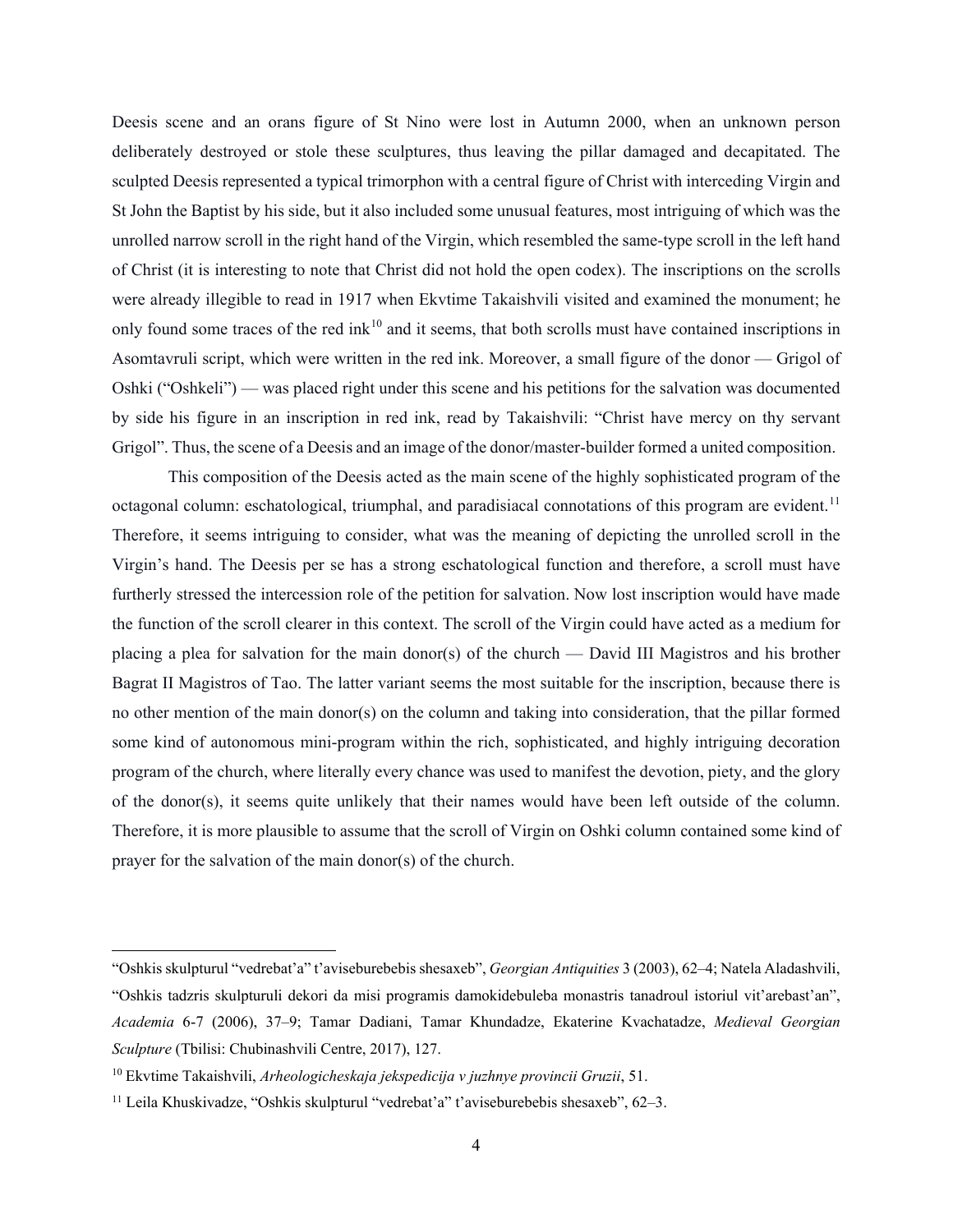Next example is preserved in one of the rock-cut churches of the Tsamebuli branch of the monastery of St John the Baptist at the Gareja desert — a vast monastic center in the southern-eastern part of the country. Unlike the Oshki monastery, which, as noted, was a principal royal and state foundation of Tao-Klarjeti principality, Tsamebuli chapel seems to be related to monastic art and devotion towards simplicity and, therefore, the quality of the frescoes is not as high. Only the apse of the chapel was frescoed.<sup>[12](#page-4-0)</sup> It depicts a Deesis-Vision (Fig. 2) with enthroned Christ in the centre and interceding figures of the Virgin and St John the Baptist by his side. Two figures of tetramorphs are placed between the central three figures of the composition. Both the Virgin (Fig. 3) and St John the Baptist hold in their right hands unrolled scrolls, which have traces of black and burgundy inscriptions in the Asomtavruli script. Mary's scroll has preserved only several graphemes (Fig. 4):  $h$ 720 |  $LQ\phi$  |  $LTC$  |  $CQ\phi$  |  $L$ 777 | — Bgao |  $\delta$ og|gobs|o $\gamma$ o $\delta$  | გევე, which can be reconstructed as [*d*ეო და ღმერთო] ჩემო, სოფლისათუის გევე[დრები] = [My **Son and God] I pray thee for the World.** The scroll is damaged beyond this point — all the plaster is lost; Initially, it must have contained at least fifteen lines (likewise the scroll of St John the Baptist) and would present a long text of the prayer of the Virgin towards Christ but it is unlikely that there would be a place for Christ's answers on the scroll. Overall, this composition forms a clear vision for the further eschatological sense of the Second Coming of Christ and it would be a suitable theme for a monastic chapel, which may have acted as a funerary place for the monks. While the dating of this fresco composition on the stylistic and iconographical grounds to the second half of the 10<sup>th</sup> century is generally acceptable, it can be also supported with the paleographical features of the inscriptions.

Further example of the Paraklesis is preserved on the silver book cover of the luxurious Georgian four gospels manuscript (Щук. 760) from the State Historical Museum, Moscow. A detailed and extended colophon, which is placed at the end of the codex, not only securely dates it to 1070 but also mentions the donors and the scribe of the manuscript.<sup>[13](#page-4-1)</sup> It was scribed and painted by certain Hieromonk Theodore, a

<span id="page-4-0"></span><sup>12</sup> Givi Gaprindashvili, "1089 ts'lis ts'arts'era mits'isdzvris shesakheb garejis ts'amebulis udabnos 'kharit'onis kuabidan'", *Matsne: ist'oriis, arkeologiis, etnograpiisa da khelovnebis ist'oriis seria* 2 (1976), 178; Aneli Volskaja, "Rannie rospisi v Garedzhi", Offprint from *IV Mezhdunarodnyj simpozium po gruzinskomu iskusstvu* (Tbilisi, 1983), 5; idem, "Rospisi peshhernyh monastyrej David-Garedzhi", in Konstantine Pitskhelauri red., *Gareji. K'akhetis arkeologiuri eksp'editsiis shromebi* VIII (Tbilisi, 1988), 138‒9; "Rock-cut Monasteries in Gareji", in Nikoloz Vacheishvili ed., *National Cultural Heritage Program 1997. Annual Report* (Tbilisi: Open Society Georgia Foundation; Diogene, 1997), 40‒1, pls 46‒7, xxxvi‒xxxvii; Marina Bulia, Aneli Volskaya, Dimitri Tumanishvili, Teimuraz Jojua, *Davitgareji Monasteries: Natlismtsemeli, Bertubani* (Tbilisi: Chubinashvili Centre, 2010), 64‒5.

<span id="page-4-1"></span><sup>&</sup>lt;sup>13</sup> The manuscript was initially published by Elina Dobrynina and Irina Sterligova but without the mentioning of the colophon (Je. N. Dobrynina, "Neizvestnaja gruzinskaja licevaja rukopis' iz gosudarstvennogo istoricheskogo muzeja (Shhuk. 760)", *Hrizograf* 1 (2003), 259-307; I. A. Sterligova, "Chekannyj oklad gruzinskogo tetraevangelija iz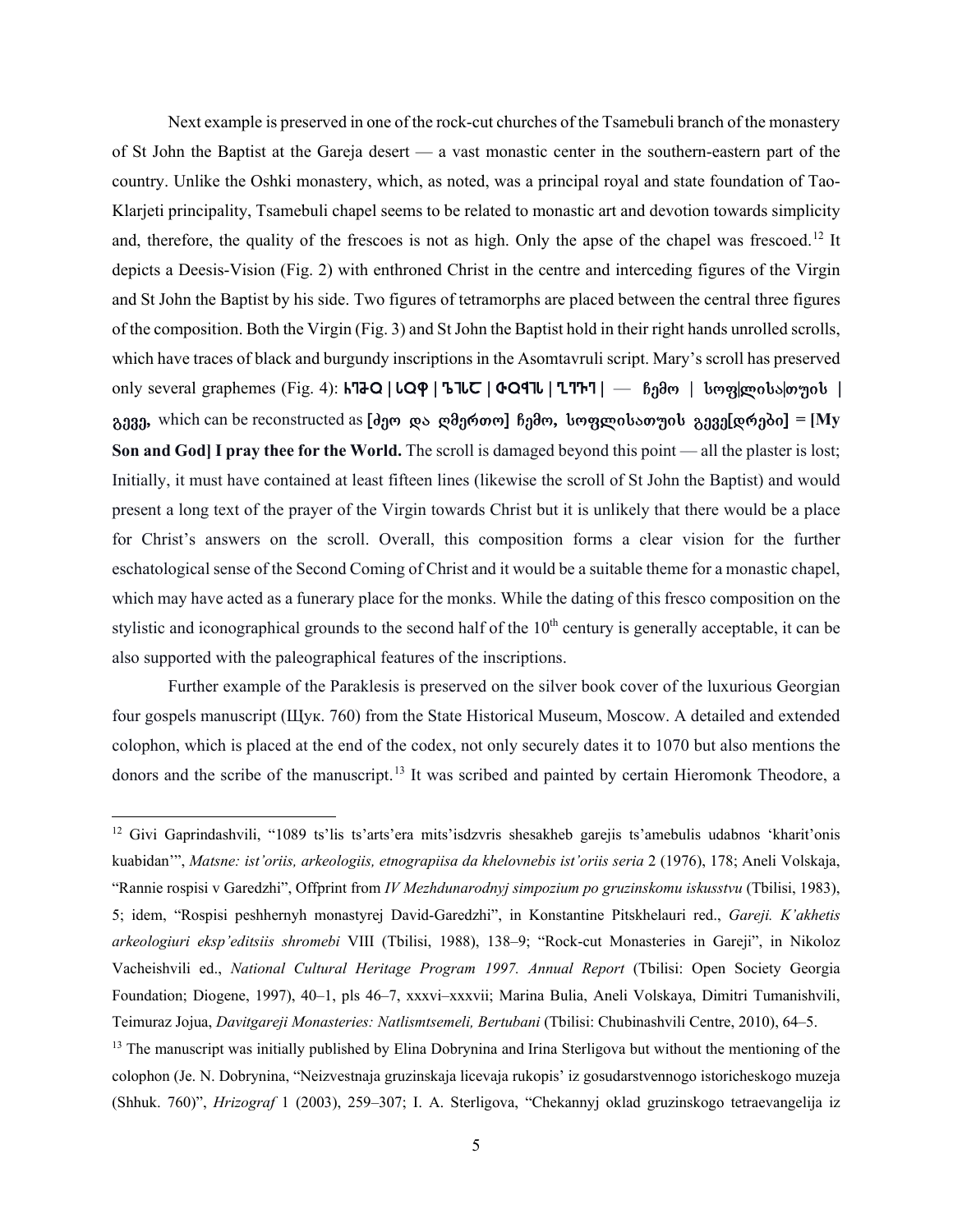former monk of the Gareja desert, in the Romana monastery, Constantinople for the youngest member of the ruling family of the Kakheti-Hereti kingdom Abaz, brother of the King Aghsarthan Kuropalates. While the upper cover of the book cover contains a standard image of Crucifix, the lower has an interesting composition, which depicts a combination of Majestas Domini with Deesis (Fig. 5). In this scene both the Virgin and St John the Baptist are inclined towards the enthroned figure of Christ and withheld unrolled scrolls with Greek inscriptions. The Greek inscription on the Virgin's scroll is an abridged version of the customary text of the Paraklesis.

The Virgin Paraklesis was placed in an intriguing apse programme of the Tbeti Cathedral. This major church of Šavšeti principality served as a cathedral for Bishops of Tbeti who acted as secular and clerical governors of the region. Cathedral contained an interesting fresco decoration, which was destroyed after the locals blew up the church in 1960.<sup>[14](#page-5-0)</sup> Visual material, which is kept at various museums, state, and private archives allows us to reconstruct the scheme of apse decoration: it contained a two-tiered scene of a splendid Majestas Domini, which was enriched with the third register of the row of the holy bishops (Fig. 6). The second register of the scheme contained figures of twelve apostles and the centre of this scene had a rather unusual setting: it depicted interceding figures of the Virgin and St John Baptist with unrolled scrolls. Thus, while keeping the traditional bizonal arrangement of Majestas Domini with the central figures of Mary and John at the centre of the second zone (which was a characteristic feature of a local painting school), the main painter of the apse shifted emphasis from the sense of theophany to more clearly expressed eschatological connotations. This change in apse programme started to occur in the late  $10<sup>th</sup>$  century (e.g. cases of Kataula and Ipkhi) [15](#page-5-1) in the various parts of the country and would have formed the so-called *Deesis-Vision* — an extremely popular iconographic theme for apse schemes in medieval Georgia.<sup>[16](#page-5-2)</sup> In Tbeti, interceding figures of the Theotokos and Forerunner per se could have achieved such change, but it was furthermore elaborated with the inscriptions on their unrolled scrolls. Unfortunately, these inscriptions,

gosudastvennogo istoricheskogo muzeja (Shhuk. 760)", *ibid,* 308‒20). It was subsequently published by Darejan Kldiashvili with the full text of the colophon (Darejan Kldiashvili, "Gareja — K'onst'ant'inop'oli. Teodore Garejelis mier Romanas monast'ris kartul sk'rip't'oriumshi 1070 ts'els gadats'erili otkhtavi", *Georgian Antiquities* 7‒8 (2005), 143‒ 68). It was also included in the catalogue of Georgian manuscripts outside Georgia (The Georgian Manuscript Book Abroad, *Compiled by Nestan Chkhikvadze, Maia Karanadze, Vladimer Kekelia, and Lela Shatirishvili* (Tbilisi: Kekelidze National Center of Manuscripts, 2018), 149).

<span id="page-5-0"></span><sup>14</sup> Irakli Tezelashvili, *Frescoes of the Tbeti Cathedral* (forthcoming).

<span id="page-5-1"></span><sup>15</sup> Zaza Skhirtladze, *Otkhta ek'lesiis presk'ebi* (Tbilisi, 2009), 110‒6.

<span id="page-5-2"></span><sup>16</sup> Tania Velmans, "L'image de la Déisis dans les églises de Géorgie et dans le reste du monde byzantin", *Cahiers*  Archéologiques 29 (1980–81), 59–90f = idem, *L'art médiéval de l'Orient chrétien, recueil d'études* (Sofia, 2002)<sup>2</sup>, 48‒62.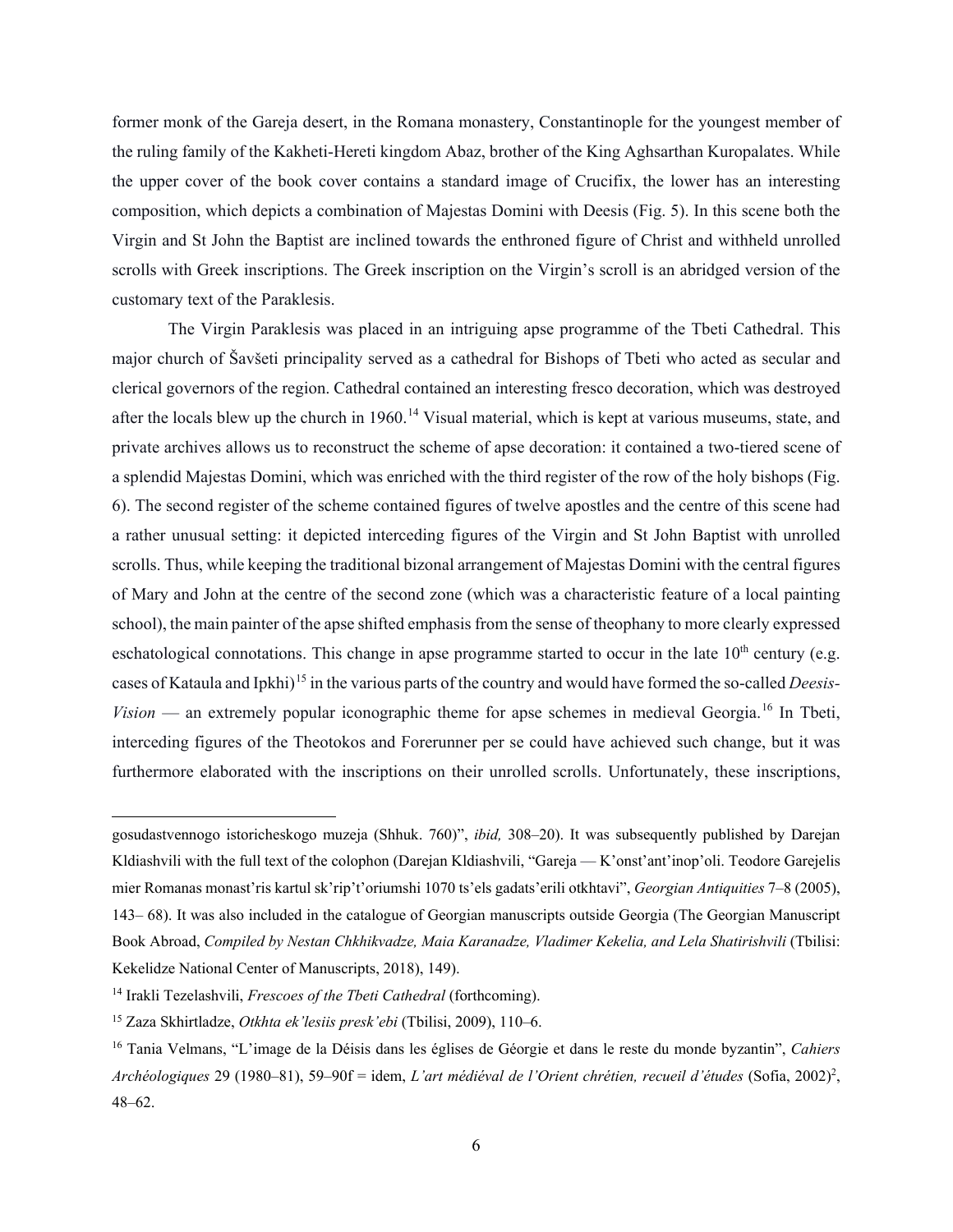which could have been read even after the blowing of the cathedral, were not documented in details. The only detailed photograph of the Virgin from Tbeti, which was published by Nicole Thierry (Fig. 7), <sup>[17](#page-6-0)</sup> allows to reconstruct several graphemes on her scroll:  $\mathbf{d} \cdot \mathbf{Q}$  [-].  $\mathbf{Q}$  [-]  $\mathbf{Q}$  [-]  $\mathbf{Q}$  [-]  $\mathbf{Q}$  [-]  $\mathbf{Q}$  [-]  $\mathbf{Q}$  [-]  $\mathbf{Q}$  [-]  $\mathbf{Q}$  [-]  $\mathbf{Q}$  [-]  $\mathbf{Q}$  [-]  $\mathbf{Q}$  [-]  $\mathbf{Q}$ can assume, that the Virgin's scroll in Tbeti contained the standard, local Georgian variation of the Paraklesis text, which can be also witnessed in different variations in the abovementioned Tsamebuli chapel and, in the frescoes of Pirghebuli and Udabno monastery churches. The dating of the destroyed frescoes of the Tbeti cathedral remains open for discussion.<sup>[18](#page-6-1)</sup> Both iconographic and stylistic characteristics of these frescoes allow us to date this painting to the last quarter of the  $11<sup>th</sup>$  century and connect it to the donation of a local anonymous bishop.

While in Tbeti the inclusion of the Paraklesis in the apse scheme served for shifting the meaning of the programme towards eschatological context, in Pirghebuli it was explicitly placed in the context of the Second Coming of Christ. The main church of the Pirghebuli monastery, located in the southern part of the country, was frescoed twice. [19](#page-6-2) The first layer of the murals, which can be seen in the altar, must be dated to the early  $12<sup>th</sup>$  century. The second layer, to which the image of Paraklesis belongs, can be asserted to the 1180s — it is a donation of Rusudan, sister of King George III, and aunt to Queen Tamar. A monumental image of the Second Coming of Christ was placed on the western wall of the church, which, in the center contained an image of the trimorphic Deesis. Mary is depicted on the left side of Christ with an unrolled scroll in her hand. The scroll contains a text written in 11 lines with Asomtavruli script (Fig.  $8)$ : ※ $$: d$ -TQ  $: 5C : |$  n~ $G$ o  $: k$ Ta $|Q : L$ Th-To $|A$ Tulish  $: LQ$ q $|LQ$ ulisaT $|Q|$ lisaTadebelahadebelaha $: d$ **9766** - 3. & 300 და ღ(მერ)თო ჩემო, გვედრები სოფლისათუის, შეიწყალენ დაბადებულნი Senni [**O, My Son and God, I pray thee for the World, save those created by thee].** The painter of the Pirghebuli frescoes thought it necessary to add this petition of the Virgin to her image in the context of the Second Coming. Thus, the programme of the church gained explicit eschatological connotation, which was achieved by the antithesis of the two Deesis images — one in the apse (in a variation of a Deesis-Vision) and the second on the western wall. This arrangement seems to be characteristic of the programmes of the Georgian monumental painting of the  $12<sup>th</sup>$  and  $13<sup>th</sup>$  centuries. Such assembling of the programme may also

<span id="page-6-0"></span><sup>17</sup> Nicole et Michel Thierry, "La cathedrale de T'beti. Nouvelles donnees", *Cahiers Archéologiques* 47 (1999), Fig. 32.

<span id="page-6-1"></span><sup>18</sup> Mariam Didebulidze, "shua sauk'uneebis kartuli k'edlis mkhat'vrobis dzeglebi t'ao-k'larjetshi", *Georgian Antiquities* 19 (2016), 58–9 (with previous bibliography).

<span id="page-6-2"></span><sup>19</sup> Nodar Bakht'adze, Nana K'up'rashvili, Lado Mirianashvili, Konrad Zehnder, Temo Jojua, *P'irghebulis monast'eri: 1989 da 2002‒2003 ts'lebis k'omp'leksuri eksp'editsiebis shedegebi* (Tbilisi, 2005), 266‒7. In this publication layers of the fresco decoration are dated mistakenly to the early and late  $13<sup>th</sup>$  century.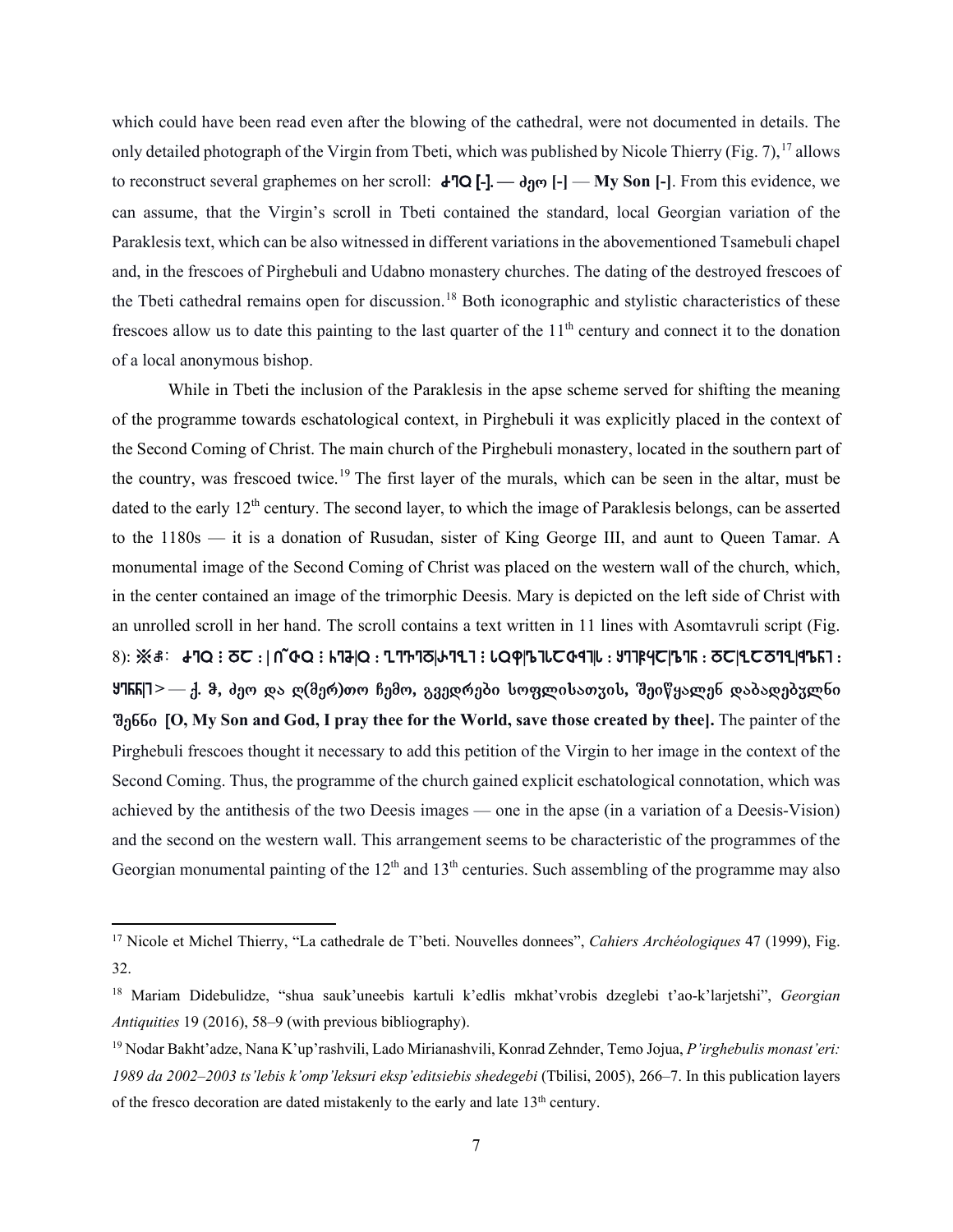reflect the presumable funerary function and private character of the church — a phenomenon that can be overseen in the donations and foundations of Georgian nobility from the second half of the  $12<sup>th</sup>$  century.

The composition which depicts Paraklesis in the context of conchial Deesis is preserved once again in the Gareja Desert. The refectory of the Udabno monastery was frescoed several times.<sup>[20](#page-7-0)</sup> Initially, it was painted in the second half of the  $11<sup>th</sup>$  century, presumably with the support of the same high-ranking members of the ruling family of the Kakheti-Hereti Kingdom, which commissioned Four Gospels of Theodore Garejeli. Some parts of the refectory were repainted in the second half of the 13<sup>th</sup> century. The northern wall of the refectory contains a niche of the abbot, which has an apse like shape. This niche is the only part of the refectory which was repainted more than twice. The conch of this apse contains a twolayered image of the Deesis with enthroned Christ in the centre with figures of the Virgin and St John the Baptist with unrolled scrolls (Fig. 9). The iconography of the scene in both layers is the same, but strikingly, in the second layer unrolled scrolls were added to the figures of Mary (Fig. 9) and John. Mary's scroll contains a text written with white (?) paint in Asomtavruli script in 12 lines (Fig. 10):  $\angle$  TQ  $\overline{\odot}$   $\overline{\odot}$   $\cap$   $\triangle$   $\overline{\odot}$   $\overline{\odot}$   $\overline{\odot}$   $\overline{\odot}$   $\overline{\odot}$   $\overline{\odot}$   $\overline{\odot}$   $\overline{\odot}$   $\overline{\odot}$   $\over$  $\text{L}Q$ p|| $\text{L}U$   $\text{L}Z$  ded  $\text{L}Z$  and  $\text{L}Z$  and  $\text{L}Z$  and  $\text{L}Z$  and  $\text{L}Z$  and  $\text{L}Z$  in  $\text{L}Z$  $-$  ძეო და ღ(მერ)თო ჩ(ემ)ო, სოფლისათ(უ)ს გევედრები. ჵ, დედაო ჩემო კაცთათ(უ)ს მოვკ(უ)ედ მე და ძე ღ(მრთი)სა ეძიებს სხუასა [O, My Son and God, I pray thee for the World. **O, My Mother, I died for the men and/but the Son of God seeks for other].**[21](#page-7-1) Virgin's Paraklesis from the Udabno refectory once again shows its strong connection with eschatological connotations of the **Deesis**.

After discussing all the known and preserved examples of the Virgin's Paraklesis from Medieval Georgia,<sup>[22](#page-7-2)</sup> it is noteworthy to consider some general observations. It is undoubtfully that the concept and

<span id="page-7-0"></span><sup>20</sup> Zaza Skhirtladze, Antony Eastmond, "Udabno Monastery in Georgia: Innovation, Conservation and the Reinterpretation of Medieval Art", *Iconographica* VII (2008), 35‒6 (with complete previous bibliography); Marina Bulia, Aneli Volskaya, Dimitri Tumanishvili, *Davitgareji Monasteries: Laura, Udabno* (Tbilisi: Chubinashvili Centre, 2008), 92–3.

<span id="page-7-1"></span><sup>21</sup> The text of the inscription was initially published by Shalva Amiranashvili (Shalva Amiranashvili, *Istorija gruzinskoj monumental'noj zhivopisi* I (Tbilisi, 1957), 58) and afterward, it was reprinted in several works without any corrections (cf.: Aneli Volskaja, *Rospisi srednevekovyh trapeznyh Gruzii* (Tbilisi, 1974), 60; Ekaterine Gedevanishvili, "Udabnos monast'ris sat'rap'ezos sats'inamdzghvro nishis mokhat'ulobisatvis", *ist'oriisa da etnologiis inst'it'ut'is shromebi* X‒XI (2010/11), 316).

<span id="page-7-2"></span><sup>&</sup>lt;sup>22</sup> The Virgin Paraklesis is also included in the apse programme of the Zarati church Sts Cyricus and Julitta  $(16<sup>th</sup>$ century). The text on the Virgin's scroll contains the customary prophetic text **(**Iuza Khuskivadze, *Zarati. Church of Sts Cyricus and Julitta* (Tbilisi: Chubinashvili Centre, 2008), 7) which refers to the incarnation of Christ, and therefore it does not have any connection with the interceding text of the Paraklesis.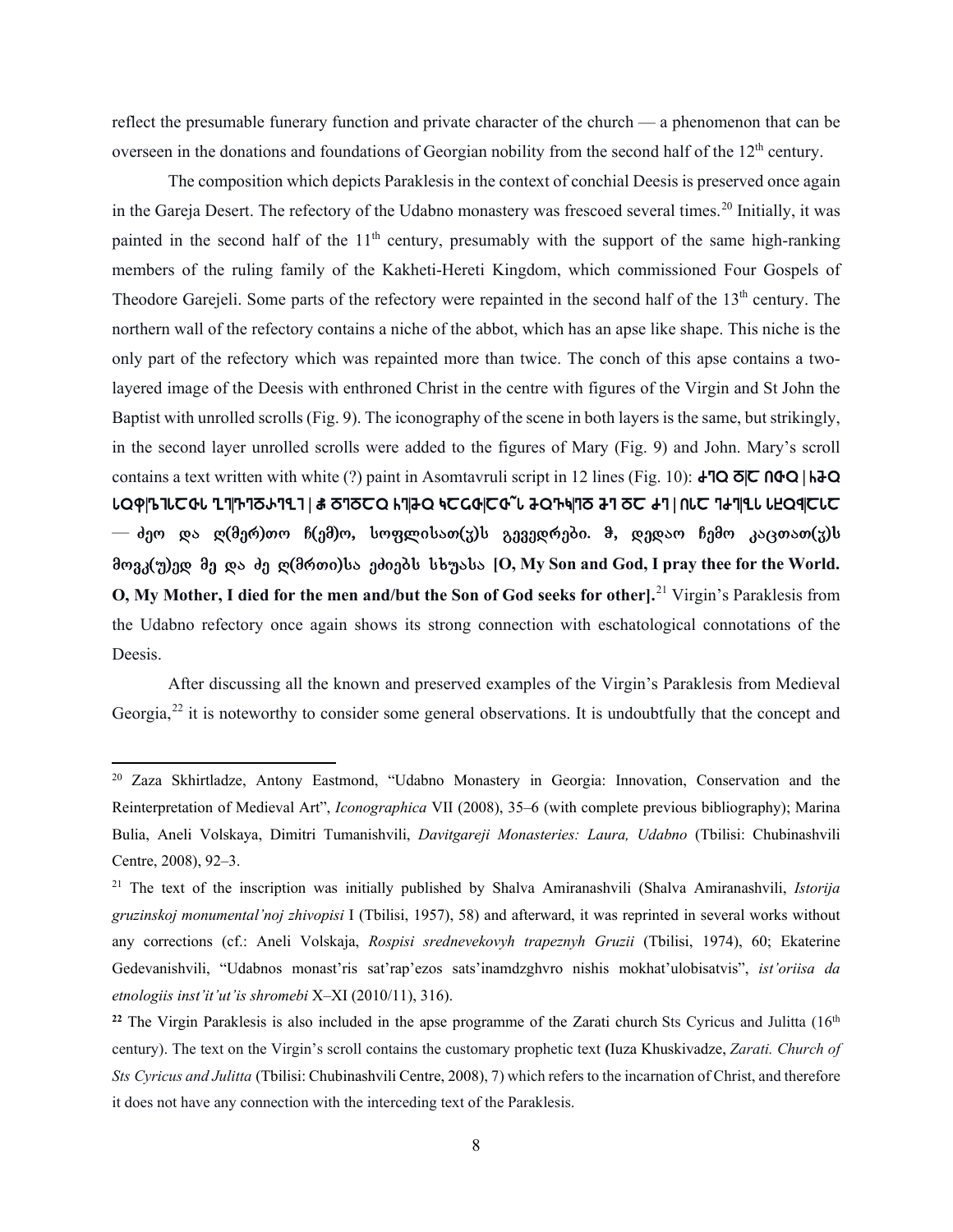iconography of Paraklesis came to Georgia from Byzantium via works of minor art and other suitable models. Nevertheless, Georgian tradition has not adopted a traditional "Byzantine" placing of this iconographic type in the church decoration system (easternmost piers of the altar or the walls of the entrance in the narthex).<sup>[23](#page-8-0)</sup> Subsequently, we do not witness the Byzantine approach in function and form of this iconographic theme: it does not take the shape of the framed icons, which would have frequently been considered as the part of the templon's program, nor does it form the so-called "Spatial Deesis" with the separate panels of the Virgin and Christ as it is presented in numerous examples from medieval Byzantine/Balkan and Russian churches. However, the content and meaning of the iconographic theme remain intact: it was designed and called to furtherly stress, underline, assist, and intensify the self-sufficient supplication of the Virgin Mary with textually expressed dialogue with Christ. Thus, the use of the imported theme of Paraklesis in medieval Georgia stayed in line with the general Byzantine context, however, adopted it to the local preferences for certain iconographic themes.

The examples of Tsamebuli, Tbeti, and Udabno manifest, that local Georgian preference was more inclined to place an image of the Virgin Paraklesis in the context of the variations of the Deesis (or in the case of Pirghebuli monastery — in the Deesis inserted in the Second Coming composition) in the apse scheme with the symmetrical and corresponding figure of St John Baptist. Such an approach can also be witnessed in the works of minor arts as seen in the example of Oshki pillar relief or the composition from the book cover of the Four Gospels of Theodore Garejeli. This attitude must have been related to the extreme popularity of the Deesis theme in medieval Georgia.

The text of the inscription of the Virgin from Tsamebuli, Tbeti, Pirghebuli, and Udabno frescoes<sup>[24](#page-8-1)</sup> furthermore testify that the Georgian tradition did not copy or translate Greek original of the Paraklesis text (unlike e.g. Serbian examples, where Slavonic tradition closely translates the original). The standard Greek

<span id="page-8-0"></span><sup>&</sup>lt;sup>23</sup> Elena Vinogradova and Andrej Vinogradov reconstruct an image of the Virgin Paraklesis in the murals of Lykhne church and Mokvi Cathedral (both were (re)painted in the 1360s) in the occupied by Russia Abkhazeti region (E.A. Vinogradova, A. Ju. Vinogradov, "O date fresok Mokvskogo sobora" in O. V. Nikiforova red., *Rossija — Gruzija. Dialog kul'tur* [Trudy Central'nogo muzeja drevnerusskoj kul'tury i iskusstva im. Andreja Rubleva XI] (Moskva, 2015), 50). Only the lower part of Mary's figure remains in Lykhne, but even in this state, the pose of the figure does hint that it was an image of the Paraklesis. This does not seem unusual if we consider the Byzantinizing character of the Lykhne and Mokvi frescoes.

<span id="page-8-1"></span><sup>&</sup>lt;sup>24</sup> Customary Greek text is also inscribed on the Virgin's scroll on of the icons from the Iveron monastery, which is presumably connected to the Georgian donors, however, the icon belongs to local Athonite-Cretan painting school and does not have connections with Georgian artistic tradition. The icon and the text on the scroll were recently published by Zaza Skhirtladze (see Zaza Skhirtladze, "mghvdelmonazoni mark'os Kartveli — atonis ivironis monast'ris mtavari ek'lesiis mkhat'vari, *gelatis metsnierebata ak'ademiis shromebi* VI (2020), 325‒7.).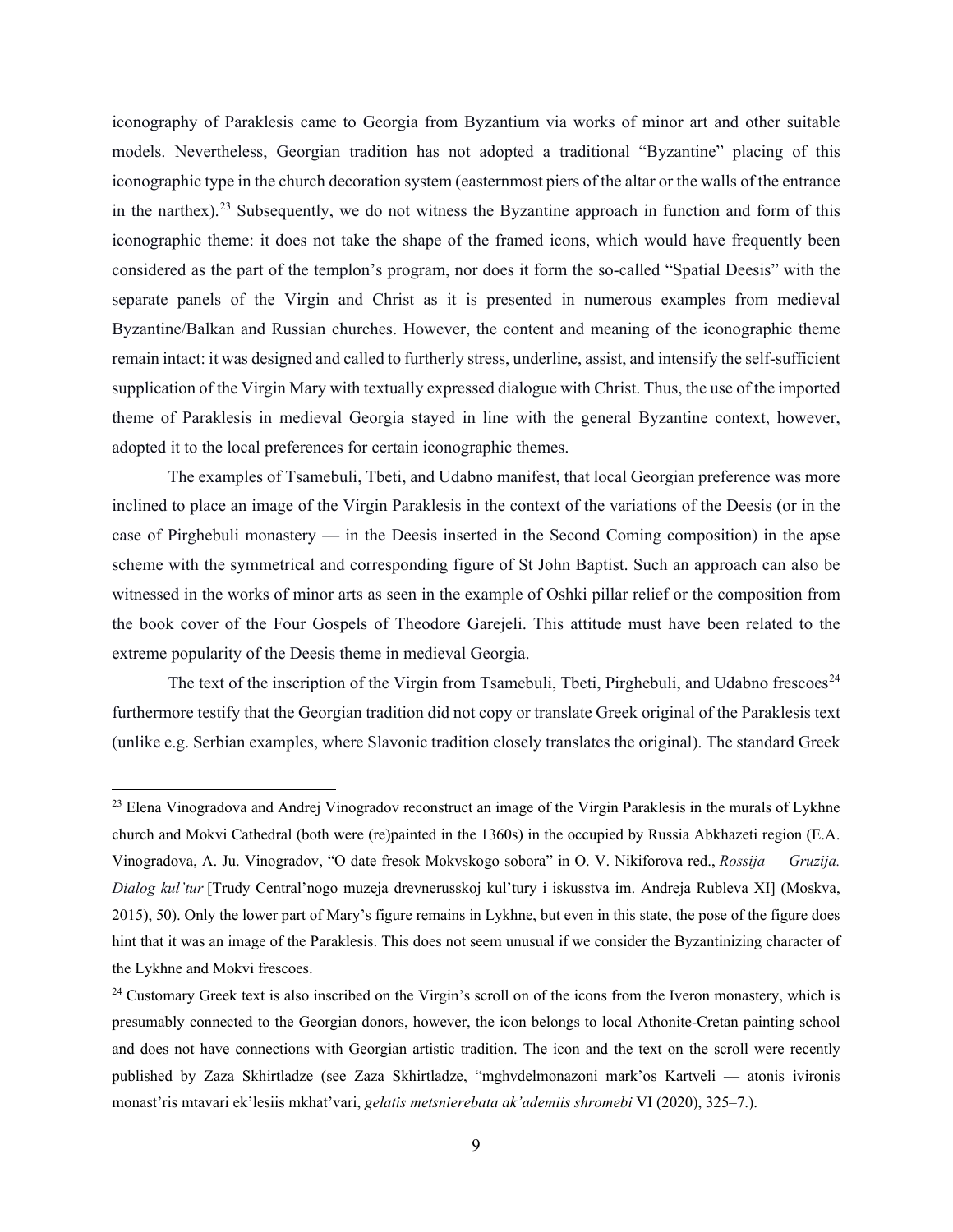text of the Paraklesis, which later was included in the manual book of Dionysios of Fourna, did not have a unified recension, however, all the variations of this text strongly resemble one another. The text forms a dialogue between the Virgin Mary and Christ and consists of nine verses which include five petitions of the Virgin and four responses from Christ. The typical text begins with Mary's plea to Christ to receive her entreaty and after receiving a positive answer from Christ, that sinners would get salvation, she thanks him.<sup>[25](#page-9-0)</sup> Georgian text does have a similar synopsis as the Greek original, however, it does not appear to be a strict word to word translation, characteristic e.g. for the literary traditions of the Gelati theological school. Moreover, in most of the cases, this text does not even take the form of the dialogue. The examples of Tsamebuli and Pirghebuli inscriptions present only the Virgin's plea to Christ to save his creation but omit Christ's responses. Only the scroll from Udabno does contain a full dialogue between Mary and Christ, however, even in this case, the conversation takes an abridged form (it consists of two parts with the Virgin's plea acting as a starting point of dialogue and Christ's response as the end of it, thus leaving out Mary's gratitude, which was an ending point for the most of the Greek and Slavonic versions). Subsequently, Georgian tradition not only adopted the iconography of the Virgin Paraklesis to local iconographic traditions but interpreted the text of the Paraklesis to make its synopsis more understandable for the local context.

Overviewing all the known depictions of the Virgin Paraklesis from medieval Georgian art, which only consists of up to ten examples, clearly shows that this iconographic type of the Theotokos was not the most popular Marian image in Georgia. However, the local tradition preserved quite early examples (Oshki, Tsamebuli) of such imagery predating some of the earliest examples of this iconographic type in Byzantium. Analysis of the Georgian version of text of the scroll manifests that dialogue original was perceived to present main meaning of the text without exact translation, thus local versions of this text should be added to the variations of the Paraklesis text.

Inserting the image of the Paraklesis in original local iconographic programmess and interpreting freely the text of the scroll makes discussed Georgian material an important local witness to this major Byzantine iconographic type. Therefore, it should be considered as the local contribution to the general issues of the Marian iconography in Byzantium.

<span id="page-9-0"></span><sup>25</sup> The Greek text of the Virgin Paraklesis is analyzed in details in Andreas Rhoby, *Byzantinische Epigramme auf Fresken und Mosaiken* 1 (Wien: Verlag der Österreichischen Akademie der Wissenschafen, 2009), 329–41 and Nancy Patterson Ševčenko, "The Metrical Inscriptions in the Murals of the Panagia Phorbiotissa", in Annemarie Weyl Carr, Andréas Nicolaïdès eds*, Asinou across Time: Studies in the Architecture and Murals of the Panagia Phorbiotissa, Cyprus,* 85‒8 (with previous bibliography). Sources for this text remain unidentified and disputed.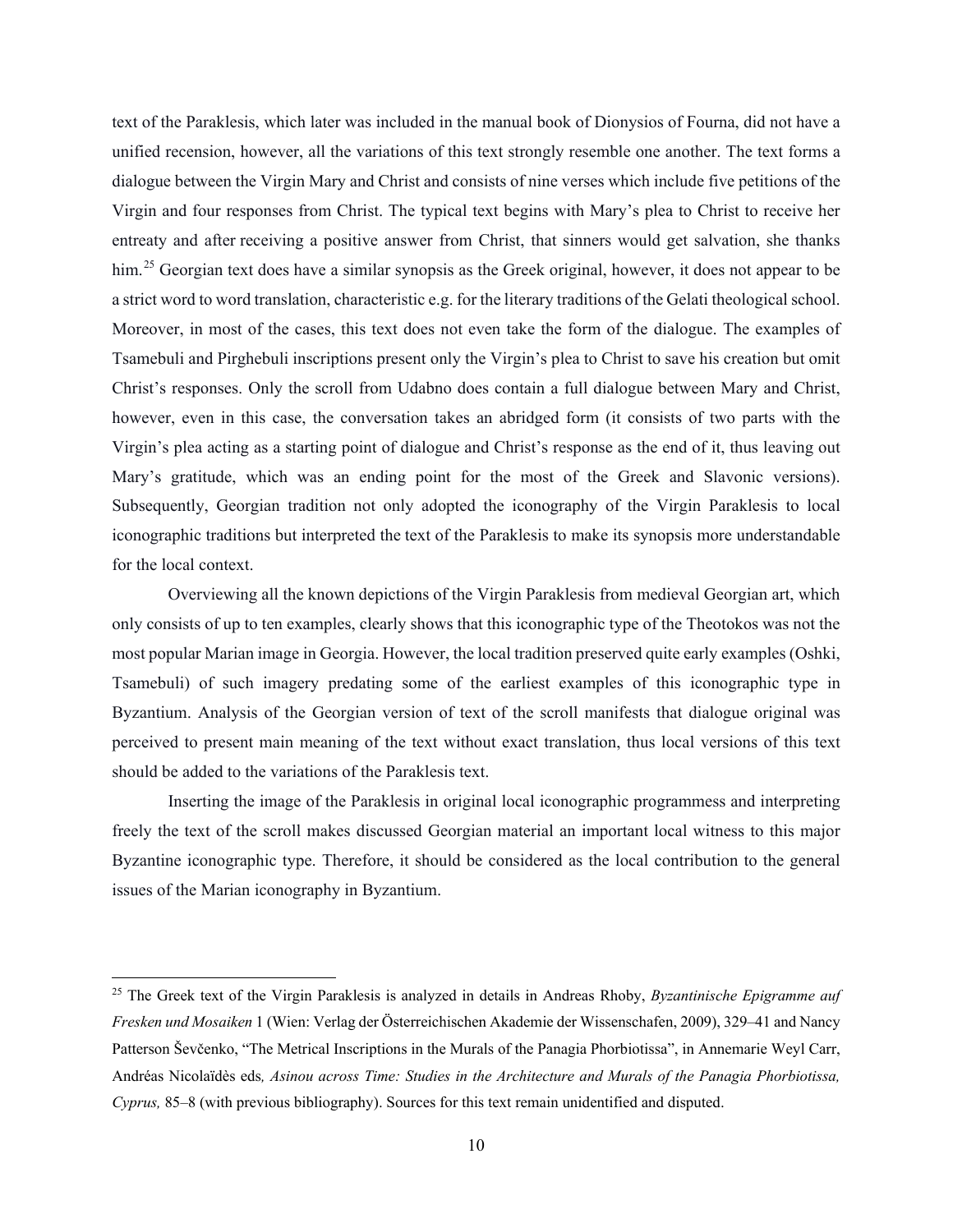## **Illustrations**



Fig. 1. The Oshki Monastery, Church of St John the Baptist, Octagonal Colum. Deesis. 963–76 [After David Winfield, "Some Early Medieval Figure Sculpture from North-East Turkey", *Journal of the Warburg and Courtauld Institutes* XXXI (1968), Fig. 20a].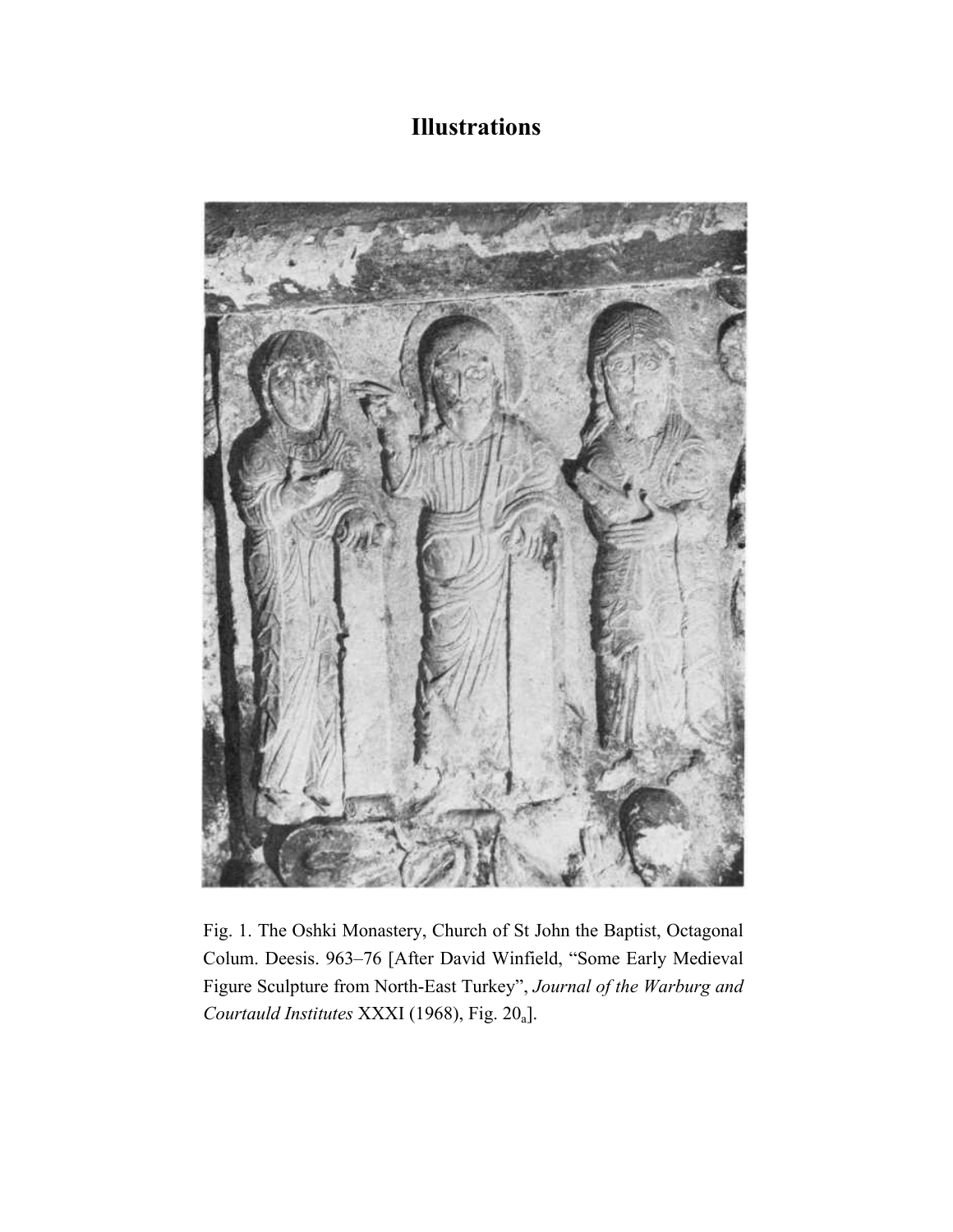

Fig. 2. Gareja Desert, The Monastery of St John the Baptist, Tsamebuli Branch Chapel, Deesis-Vision in the apse, 10th c. (Photograph: Neli Chakvetadze).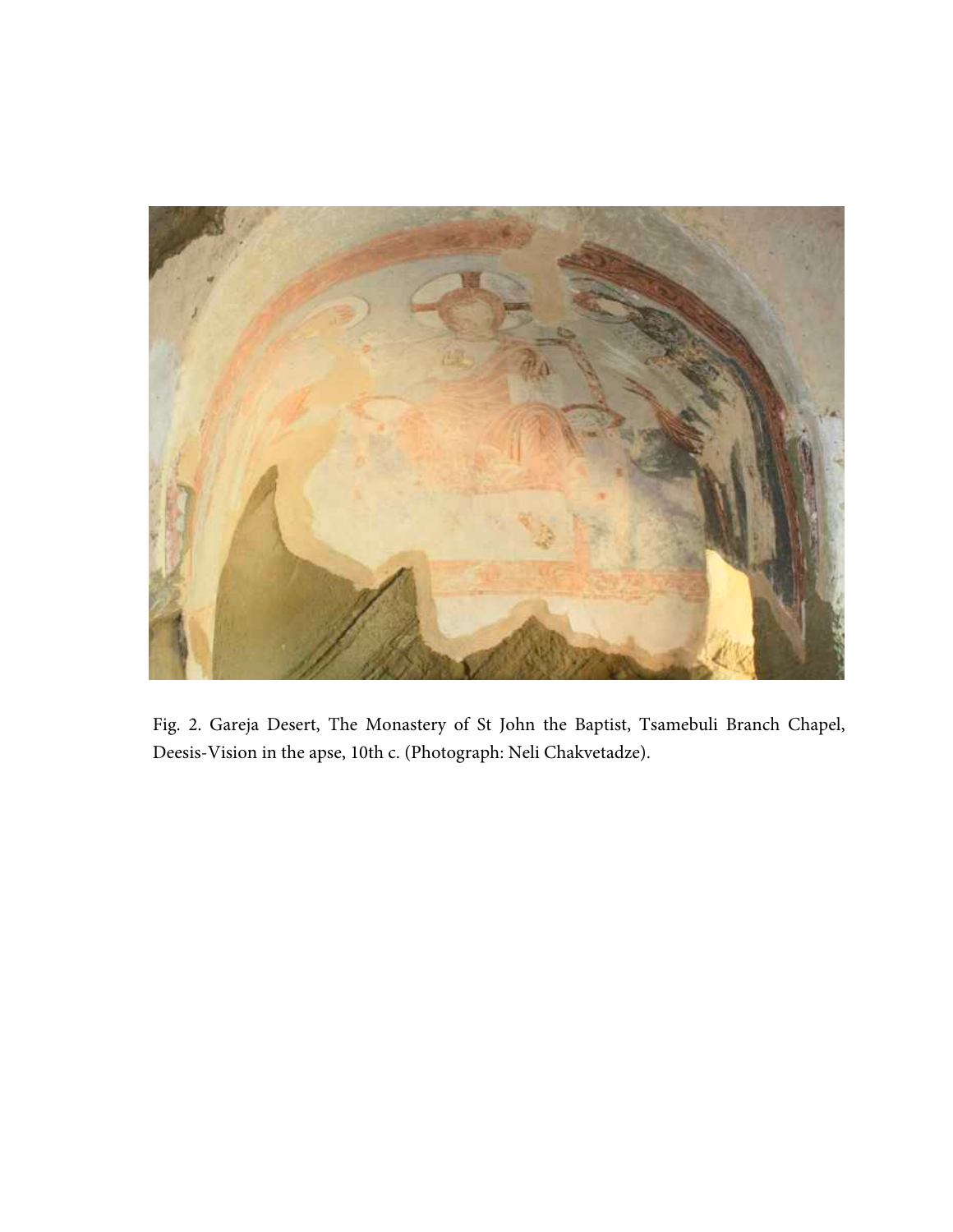



Fig. 3-4. Gareja Desert, The Monastery of St John the Baptist, Tsamebuli Branch Chapel, Deesis-Vision in the apse, The Virgin Paraklesis, Detail of the Scroll, 10th c. (Photograph: Neli Chakvetadze).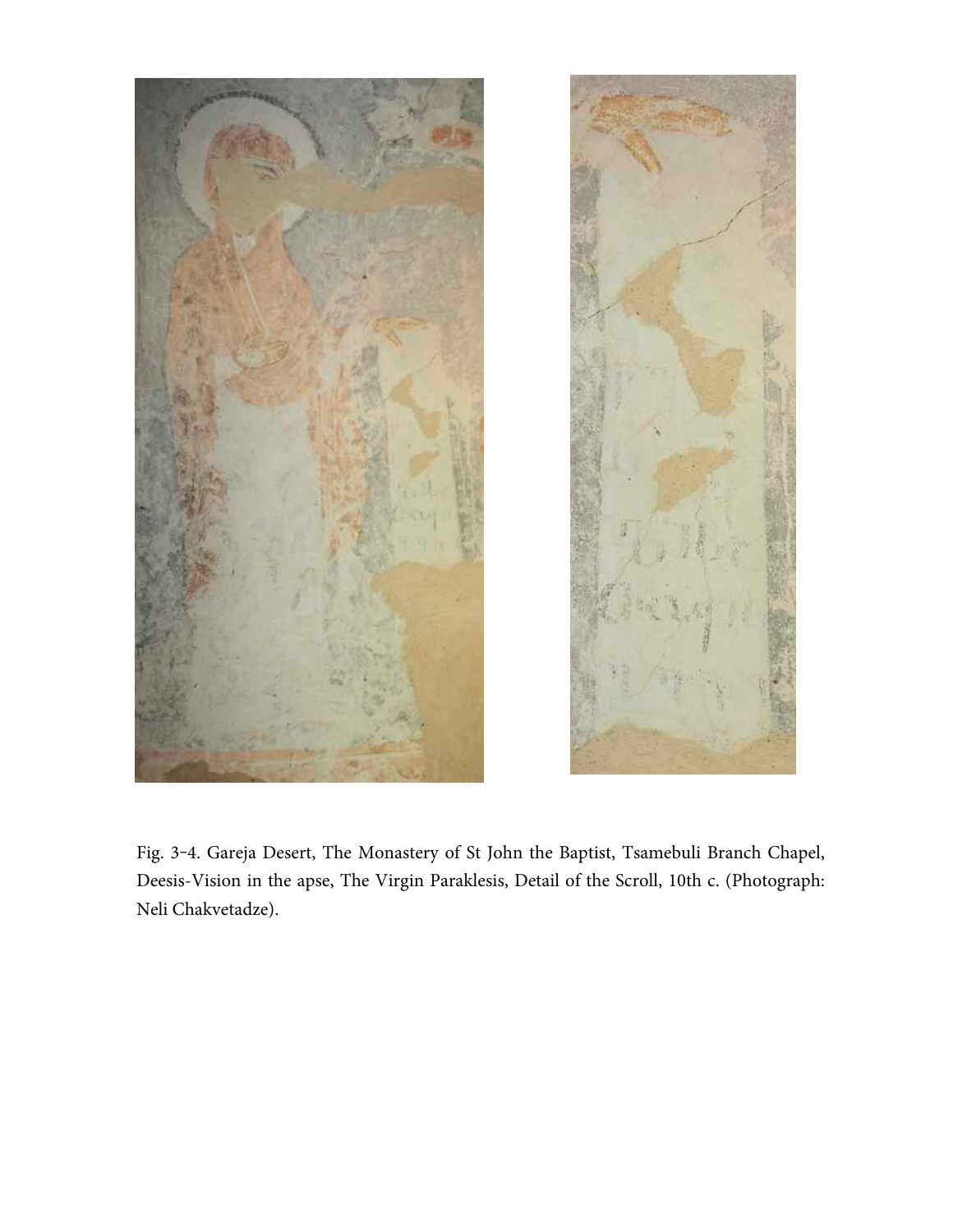

Fig. 5. Moscow, State Historical Museum. Four Gospels of Theodore Garejeli, Constantinople (Щук. 760), The Lower Cover, 1070 [After I. A. Sterligova, "Chekannyj oklad gruzinskogo tetraevangelija iz gosudastvennogo istoricheskogo muzeja (Shhuk. 760)", *Hrizograf* 1 (2003), il. 2].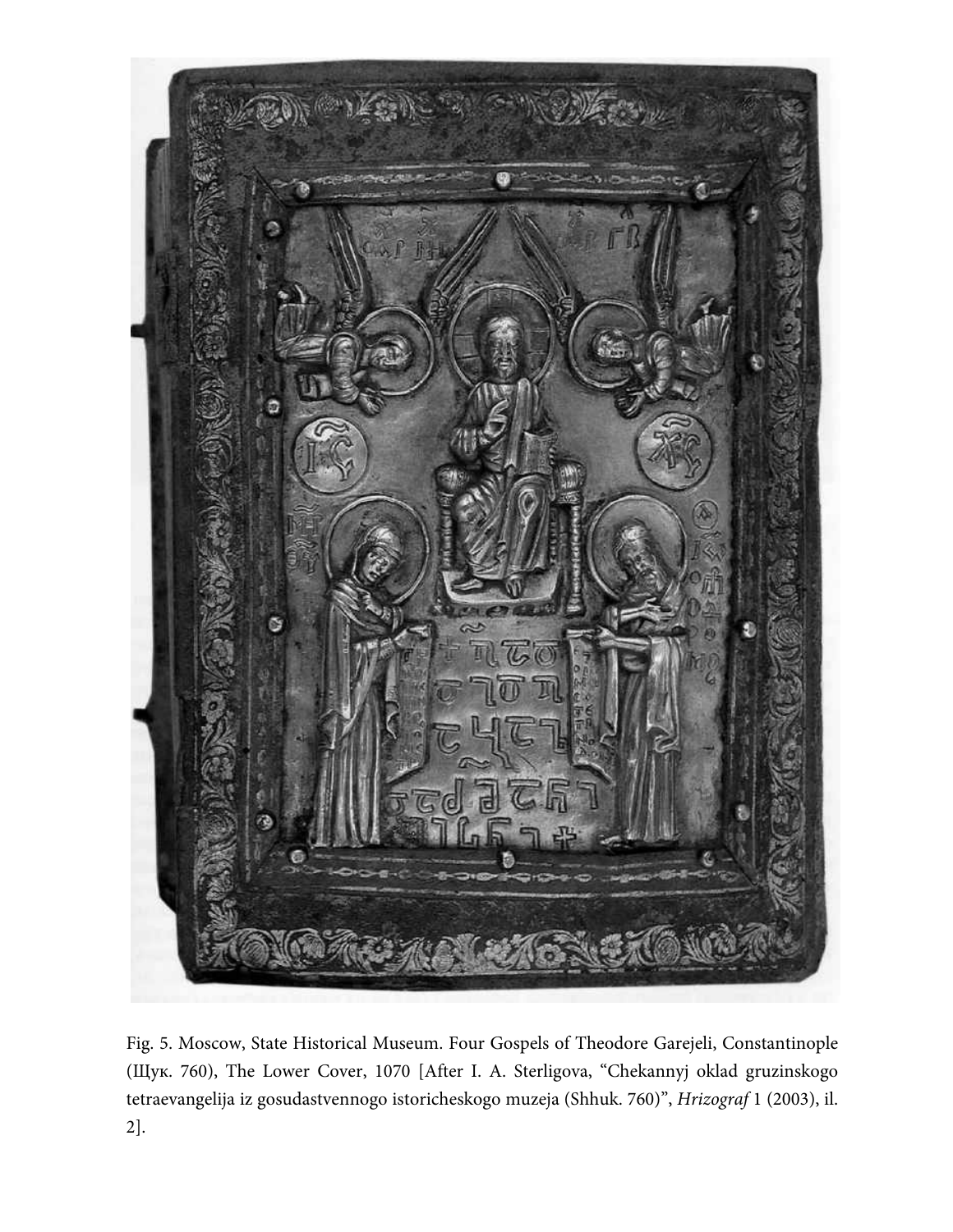

Fig. 6. Tbeti, Cathedral of the Apostles (Apse Scheme: Irakli Tezelashvili).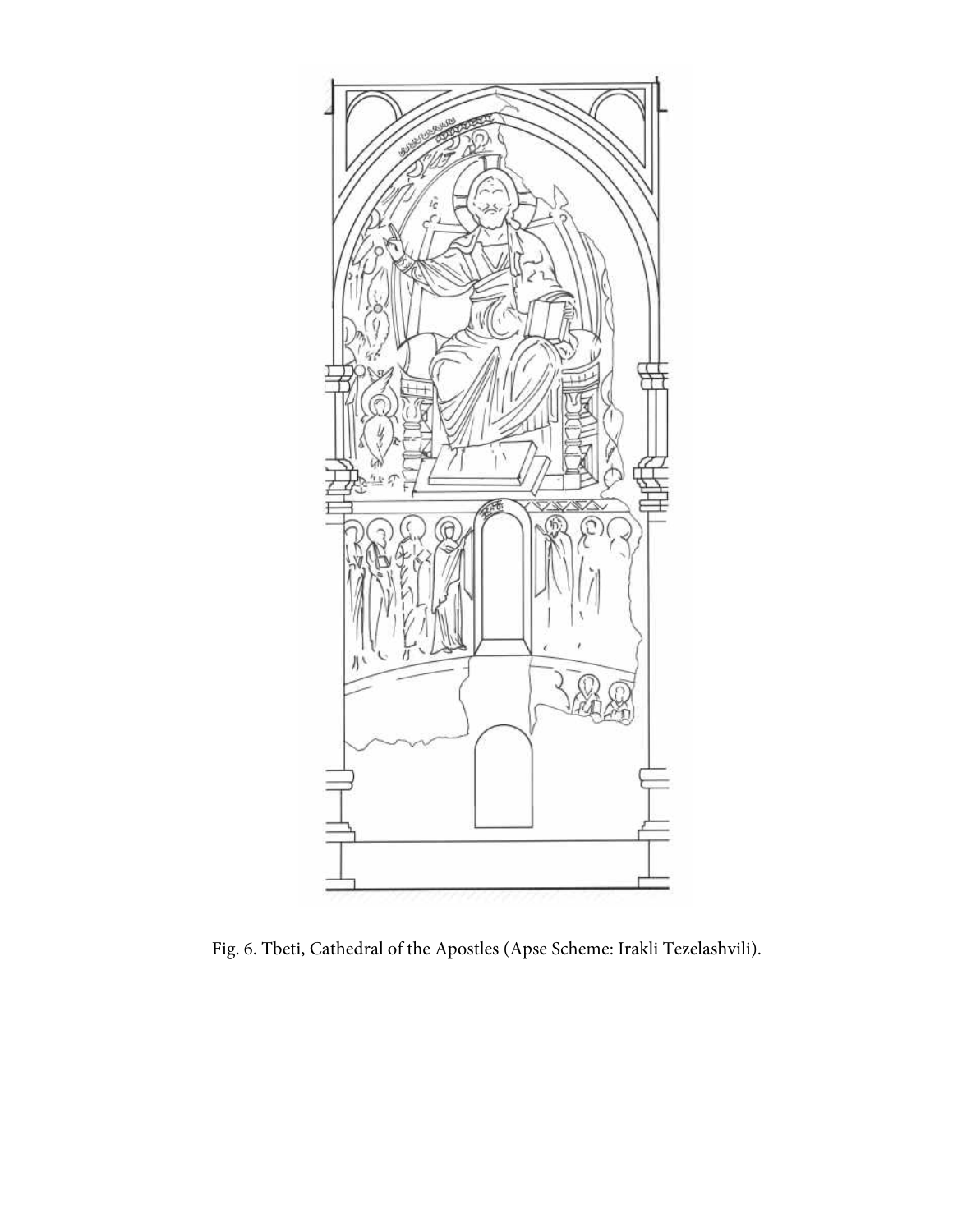

Fig. 7. Tbeti, Cathedral of the Apostles, The Virgin Paraklesis in the apse, Second Half of the 11th Century [After Nicole et Michel Thierry, "La cathedrale de T'beti. Nouvelles donnees", *Cahiers Archéologiques* 47 (1999), Fig. 32].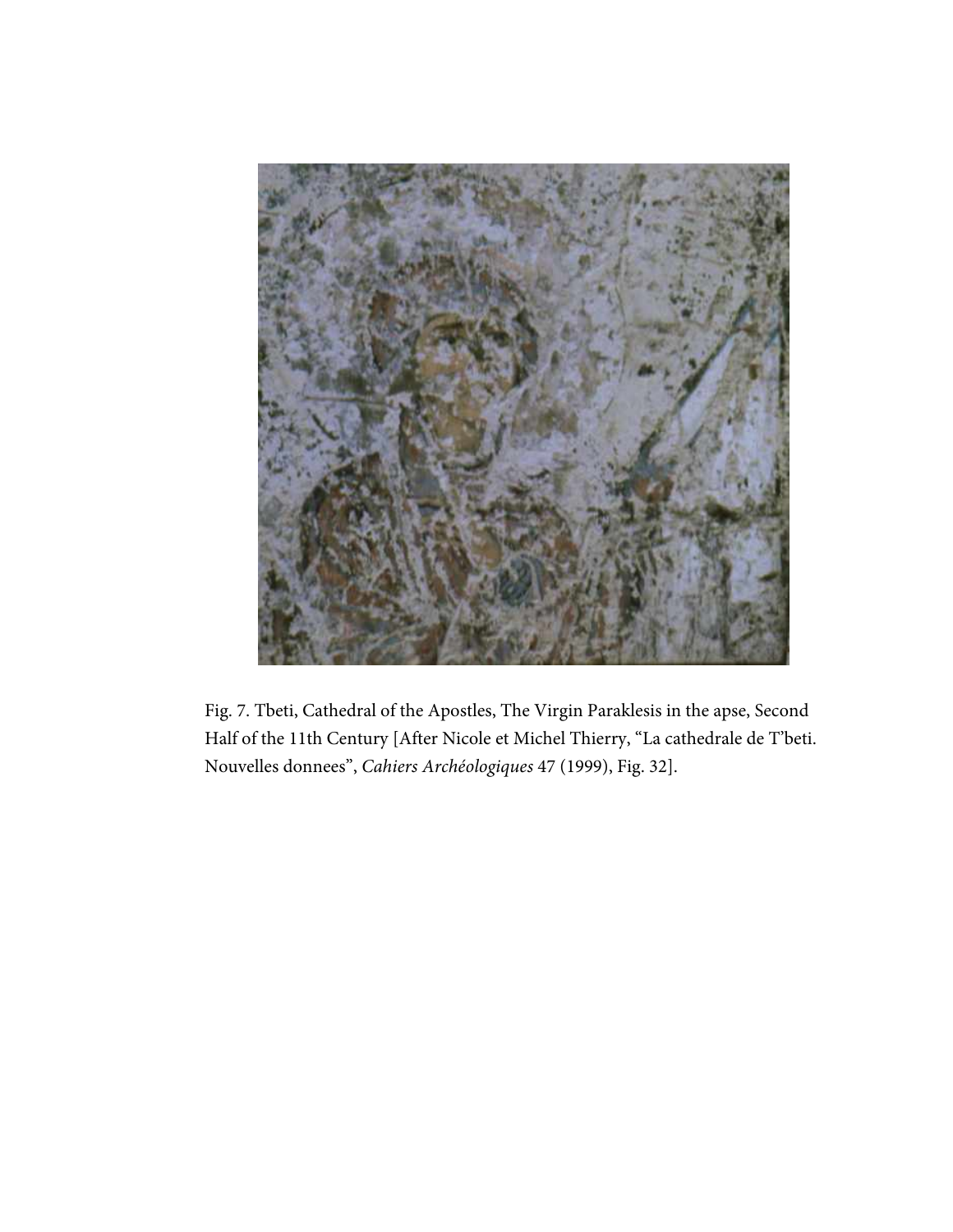

Fig. 8. The Pirghebuli Monastery, Church of the Virgin, The Virgin Paraklesis from the Western Wall, Detail of the Scroll, 12th c. (Photograph: Neli Chakvetadze).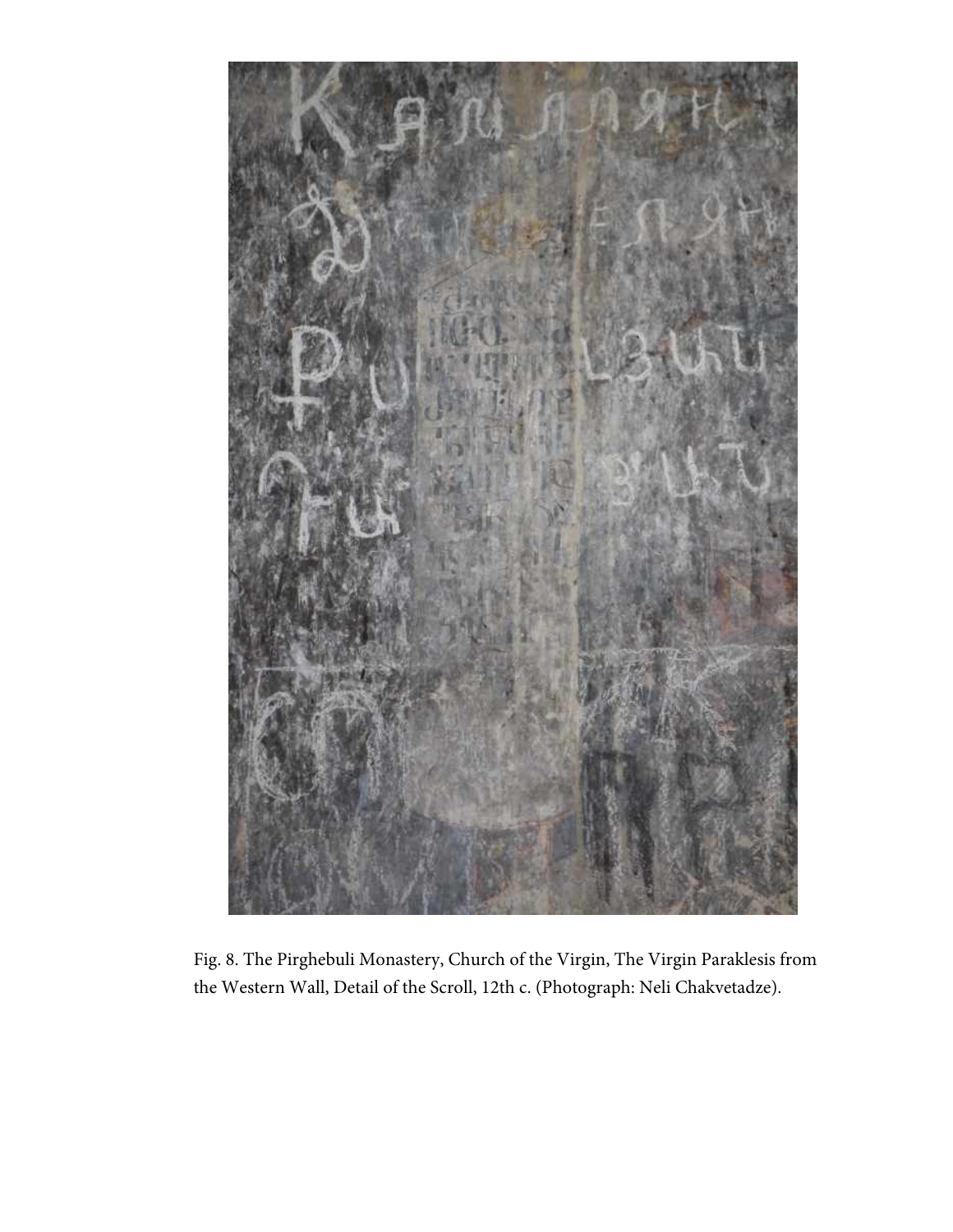

Fig. 9. Gareja Desert, Udabno Monastery, Refectory, Abbot's Niche, Deesis, 13th c. (Photograph: Neli Chakvetadze).